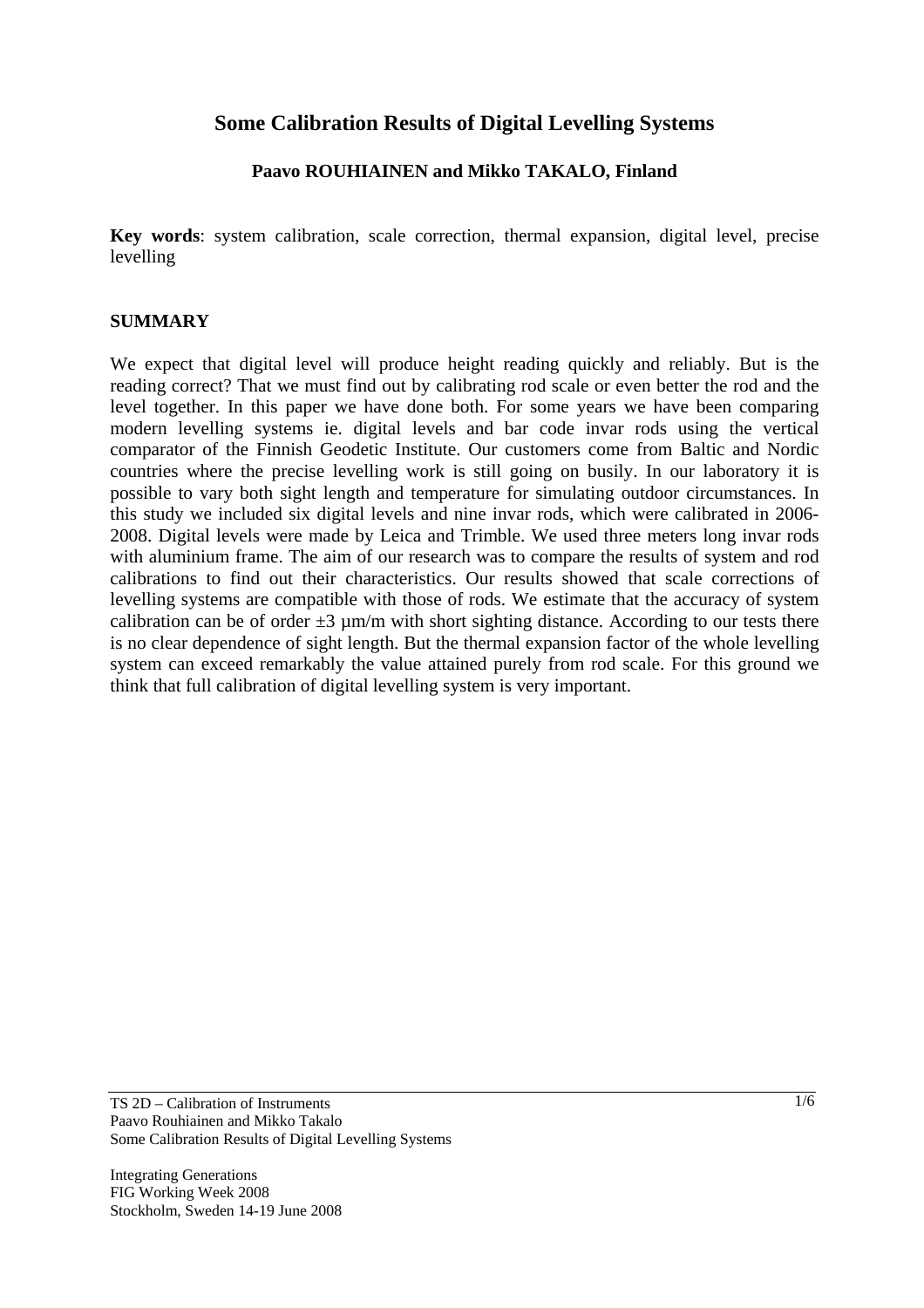# **Some Calibration Results of Digital Levelling Systems**

## **Paavo ROUHIAINEN and Mikko TAKALO, Finland**

### **1. INTRODUCTION**

 Calibration of levelling equipment has changed a lot when moving from traditional levels to digital systems. In case of conventional levelling rod scale was a direct source of metric height while in digital levelling system we have two affecting components: level and bar code rod (Rüeger, 2000). In Finnish Geodetic Institute (FGI) we started calibrations with bar code rods in our vertical comparator eleven years ago (Takalo 1997). When the digital levelling became more common there rose a question if we could calibrate whole equipment i.e. rod and level together. In FGI we have been able to do that kind of system calibrations since 2002 when we constructed two observation pillars at distances 3.0 and 7.6 meters (Takalo 2004). In our laboratory we also have a possibility to control temperature in range of  $5^{\circ}$ -35° C to determine thermal expansion of levelling system and rod. In this paper we deal with Leica NA3000/3003 and Trimble DiNi12 levelling systems (Ingensand 1999).

### **2. SYSTEM CALIBRATIONS**

In this study we took one Leica NA3003, two Leica NA3000 and three Trimble DiNi12 instruments under research. We had nine bar code invar rods, which were three meters long. Both system and rod calibrations were made following the same routine during 2006-2008. In final counting we handled only readings between  $0.2 - 2.8$  meters because the bottom and top readings may be lacking or they are faulty (Woschitz 2003). Typically we have used three different temperatures to attain at least 12 data points for every level and rod system.

We use linear approximation to correct rod readings:

 $L = L_0 * [A + B (T-20)]$ ,

where L is corrected reading,  $L_0$  observed reading, A correction factor of scale, it is  $1 + scale$ correction in temperature of 20 $^{\circ}$  C, B thermal expansion coefficient,  $\sim 10^{-6}$  [1/ $^{\circ}$ C] and T ambient temperature  $[°C]$ .

### **3. RESULTS**

 In figure 1 there is a typical system calibration measurement, where the slope of the source data is  $+7.7 \mu$ m/m. Observation interval is 25 mm. Note: There is a deviating reading in the beginning. When we repeat measurements in different temperatures we get more data points and the linear regression like in figure 2. From that regression line of system No. 7 we can figure out the scale correction  $(+5.6\pm2.3)$  µm/m in temperature of 20° C and the slope  $(0.84\pm0.08)$  µm/(m<sup>o</sup>C) with standard error. These are the two parameters we need for correcting rod readings. Respectively the scale correction from rod calibration gives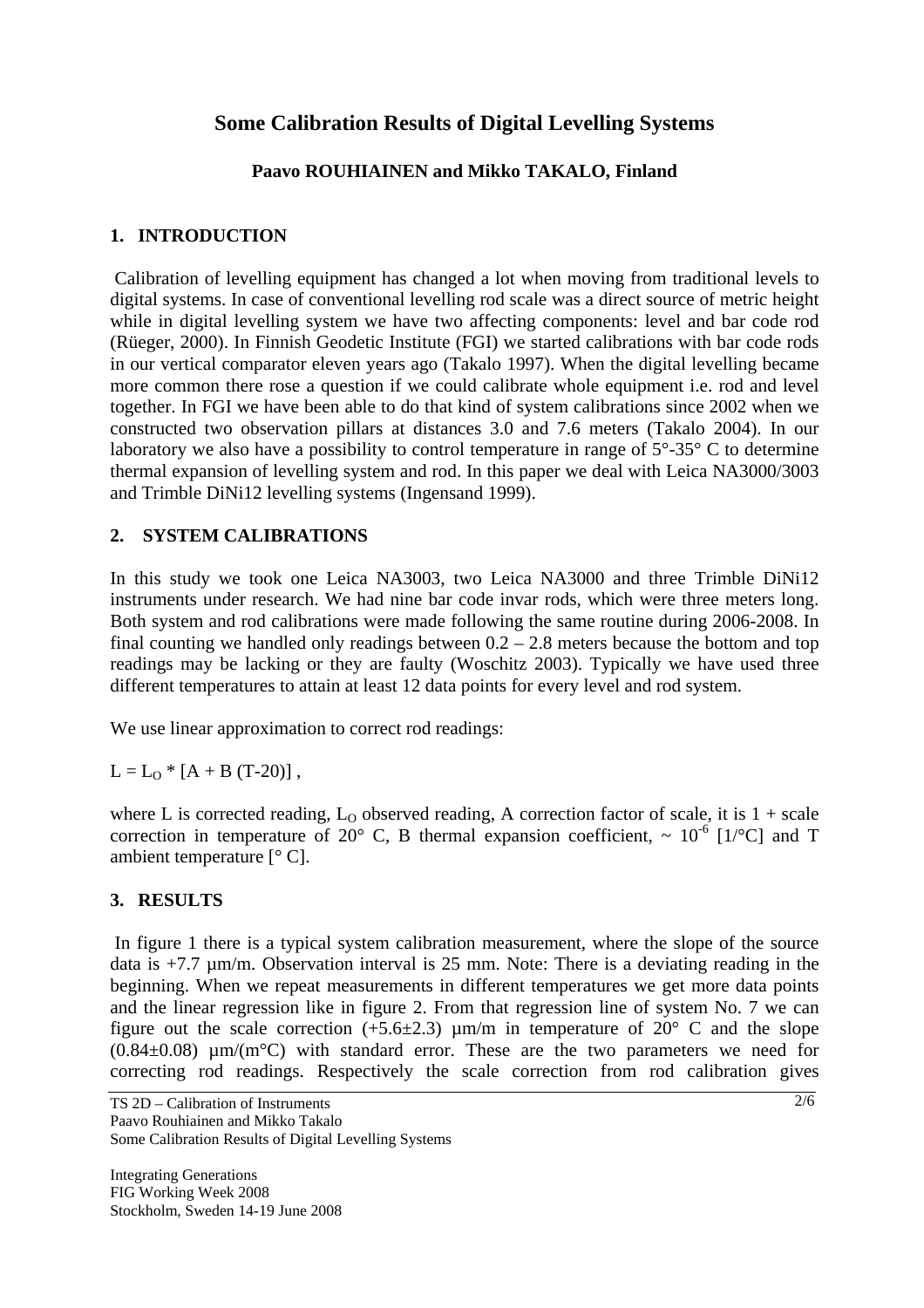$(+1.4\pm1.2)$  µm/m and thermal expansion  $(0.74\pm0.07)$  µm/(m<sup>o</sup>C). This comparison is also shown in figures 5a-6b.



F**ig. 1**. One measurement of system No. 7 in 2008. **Fig. 2**. Set of measurements, system No. 7 in 2008.

| $\mathbf{1}$<br>DiNi12<br>10803<br>2006, 2007<br>Trimble<br>701742<br>LD13<br>$\overline{2}$<br>Trimble<br>DiNi12<br>701743<br>LD13<br>10803<br>2006, 2007<br>3<br>701742<br>2006, 2007<br>Trimble<br>DiNi12<br>LD13<br>14605<br>DiNi12<br>701743<br>2006, 2007<br>Trimble<br>LD13<br>14605<br>$\overline{4}$<br>Trimble<br>DiNi12<br>701742<br>LD13<br>14620<br>2006, 2007<br>5<br>DiNi12<br>701743<br>LD13<br>14620<br>2006, 2007<br>Trimble<br>6<br>7<br>DiNi12<br>320204<br>2007, 2008<br>Trimble<br>LD13<br>13815<br>8<br>320204<br>Trimble<br>DiNi12<br>13830<br>2007, 2008<br>LD13<br>9<br>2007, 2008<br><b>NA3000</b><br>GPCL3<br>Leica<br>89687<br>27961<br>10<br>2007, 2008<br><b>NA3000</b><br>GPCL3<br>89687<br>9543<br>Leica<br>GPCL3<br>11<br><b>NA3000</b><br>90848<br>Leica<br>26484<br>2007<br>12<br><b>NA3000</b><br>90848<br>GPCL3<br>28870<br>Leica<br>2007<br>13<br><b>NA3003</b><br>GPCL3<br>26484<br>2008<br>93475<br>Leica<br><b>NA3003</b><br>GPCL3<br>28870<br>2008<br>14<br>93475<br>Leica | System No. Level | Type | No. | Rod | No. | Year |
|-----------------------------------------------------------------------------------------------------------------------------------------------------------------------------------------------------------------------------------------------------------------------------------------------------------------------------------------------------------------------------------------------------------------------------------------------------------------------------------------------------------------------------------------------------------------------------------------------------------------------------------------------------------------------------------------------------------------------------------------------------------------------------------------------------------------------------------------------------------------------------------------------------------------------------------------------------------------------------------------------------------------------|------------------|------|-----|-----|-----|------|
|                                                                                                                                                                                                                                                                                                                                                                                                                                                                                                                                                                                                                                                                                                                                                                                                                                                                                                                                                                                                                       |                  |      |     |     |     |      |
|                                                                                                                                                                                                                                                                                                                                                                                                                                                                                                                                                                                                                                                                                                                                                                                                                                                                                                                                                                                                                       |                  |      |     |     |     |      |
|                                                                                                                                                                                                                                                                                                                                                                                                                                                                                                                                                                                                                                                                                                                                                                                                                                                                                                                                                                                                                       |                  |      |     |     |     |      |
|                                                                                                                                                                                                                                                                                                                                                                                                                                                                                                                                                                                                                                                                                                                                                                                                                                                                                                                                                                                                                       |                  |      |     |     |     |      |
|                                                                                                                                                                                                                                                                                                                                                                                                                                                                                                                                                                                                                                                                                                                                                                                                                                                                                                                                                                                                                       |                  |      |     |     |     |      |
|                                                                                                                                                                                                                                                                                                                                                                                                                                                                                                                                                                                                                                                                                                                                                                                                                                                                                                                                                                                                                       |                  |      |     |     |     |      |
|                                                                                                                                                                                                                                                                                                                                                                                                                                                                                                                                                                                                                                                                                                                                                                                                                                                                                                                                                                                                                       |                  |      |     |     |     |      |
|                                                                                                                                                                                                                                                                                                                                                                                                                                                                                                                                                                                                                                                                                                                                                                                                                                                                                                                                                                                                                       |                  |      |     |     |     |      |
|                                                                                                                                                                                                                                                                                                                                                                                                                                                                                                                                                                                                                                                                                                                                                                                                                                                                                                                                                                                                                       |                  |      |     |     |     |      |
|                                                                                                                                                                                                                                                                                                                                                                                                                                                                                                                                                                                                                                                                                                                                                                                                                                                                                                                                                                                                                       |                  |      |     |     |     |      |
|                                                                                                                                                                                                                                                                                                                                                                                                                                                                                                                                                                                                                                                                                                                                                                                                                                                                                                                                                                                                                       |                  |      |     |     |     |      |
|                                                                                                                                                                                                                                                                                                                                                                                                                                                                                                                                                                                                                                                                                                                                                                                                                                                                                                                                                                                                                       |                  |      |     |     |     |      |
|                                                                                                                                                                                                                                                                                                                                                                                                                                                                                                                                                                                                                                                                                                                                                                                                                                                                                                                                                                                                                       |                  |      |     |     |     |      |
|                                                                                                                                                                                                                                                                                                                                                                                                                                                                                                                                                                                                                                                                                                                                                                                                                                                                                                                                                                                                                       |                  |      |     |     |     |      |

Table 1. Levels and rods.

TS 2D – Calibration of Instruments Paavo Rouhiainen and Mikko Takalo Some Calibration Results of Digital Levelling Systems

Integrating Generations FIG Working Week 2008 Stockholm, Sweden 14-19 June 2008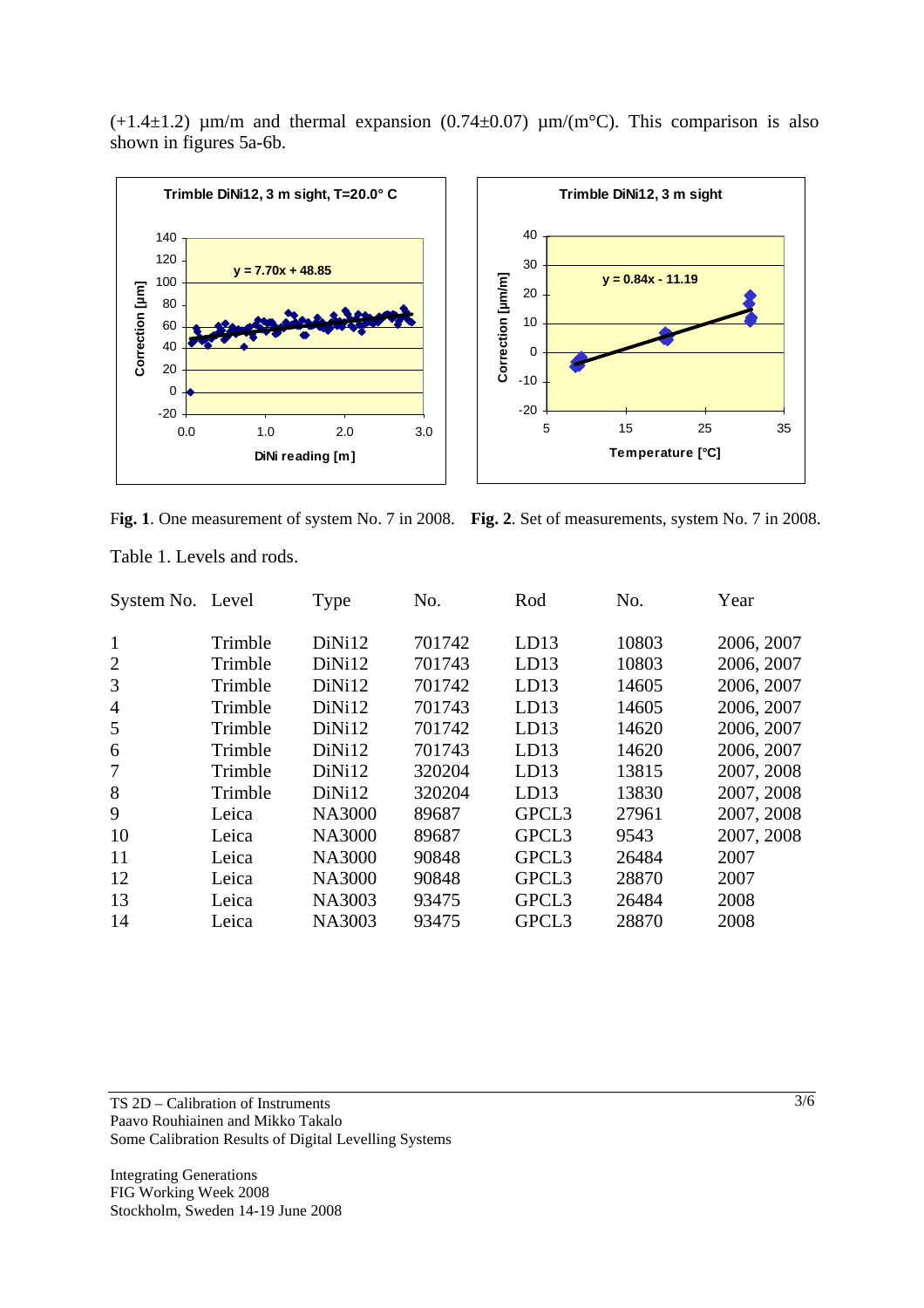In figure 3a we have six DiNi12 levelling systems, which are combinations of two levels and three rods. System 1, 3 and 5 have the same level but different rod. In systems 2, 4 and 6 we have another level, see Table 1. As we can notice the correction seems to depend more on rod than level. Results with sight lengths of 3 and 8 meters are shown separately. One year later the measurements were repeated and the corrections are in figure 4a. Thermal expansion Some Calibration Results of Digital Levelling Systems

of systems 1-6 is shown in figures 3b and 4b. In Figures 5a and 5b there is another six systems set up. Systems 7 and 8 have the same DiNi12 level but different rod. Systems 9 and 10 consist of NA3000 level with two rods as well as systems 11 and 12. In 2008 we have same rods as in the year 2007 but the level with systems 11 and 12 has changed so there are two new systems 13 and 14.



**Fig. 3a**. Scale correction of systems 1-6 in 2006. **Fig. 3b**. Expansion of systems 1-6 in 2006.



**Fig. 4a**. Scale correction of systems 1-6 in 2007. F**ig. 4b**. Expansion of systems 1-6 in 2007.

TS 2D – Calibration of Instruments Paavo Rouhiainen and Mikko Takalo Some Calibration Results of Digital Levelling Systems

Integrating Generations FIG Working Week 2008 Stockholm, Sweden 14-19 June 2008



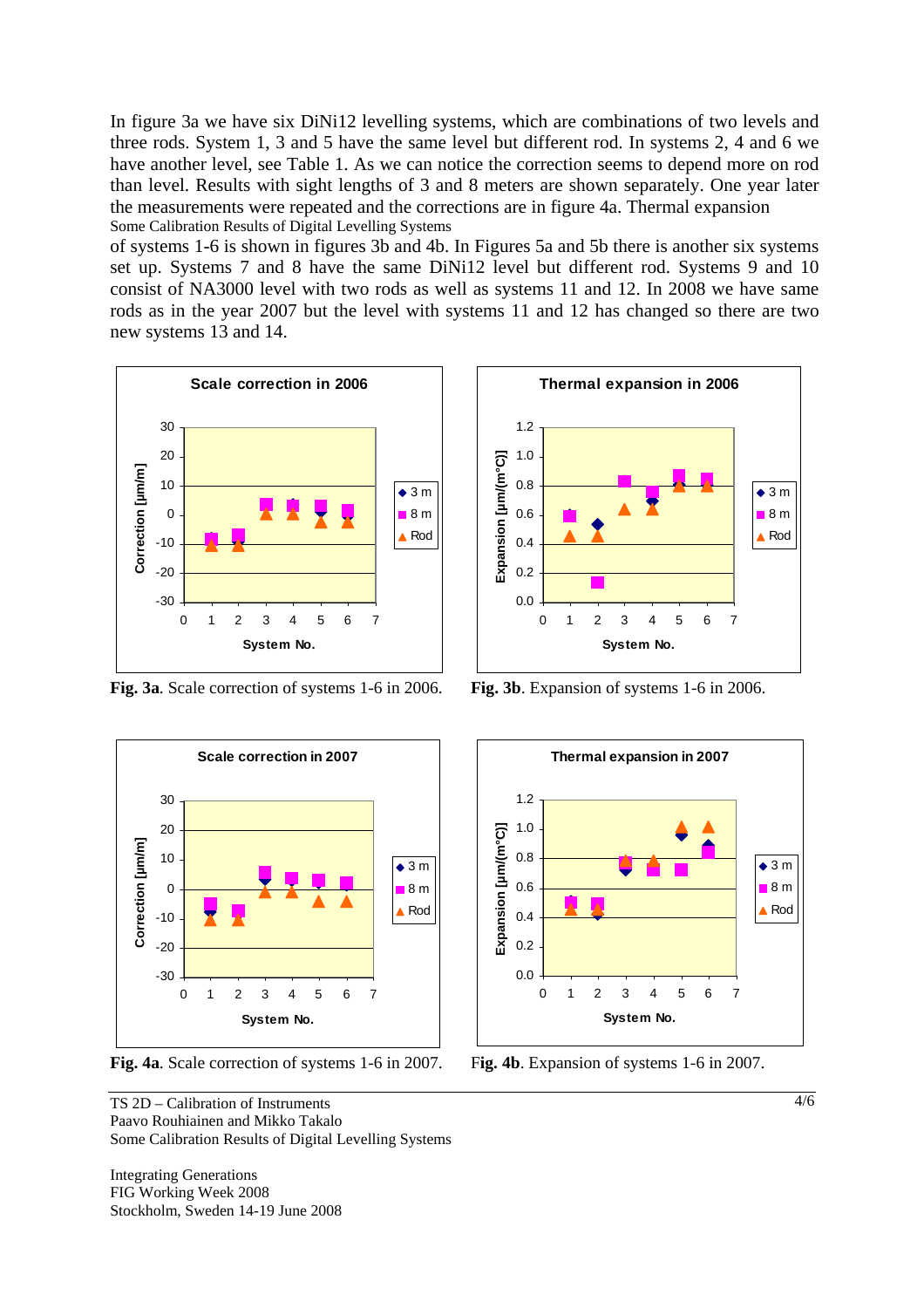

**Fig. 5a**. Scale correction of systems 7-12 in 2007. **Fig. 5b**. Expansion of systems 7-12 in 2007.



2008.





**Fig. 6a**. Scale corrections of syst. 7-10, 13-14 in **Fig. 6b**. Expansion of systems 7-10 and 13-14 in 2008.